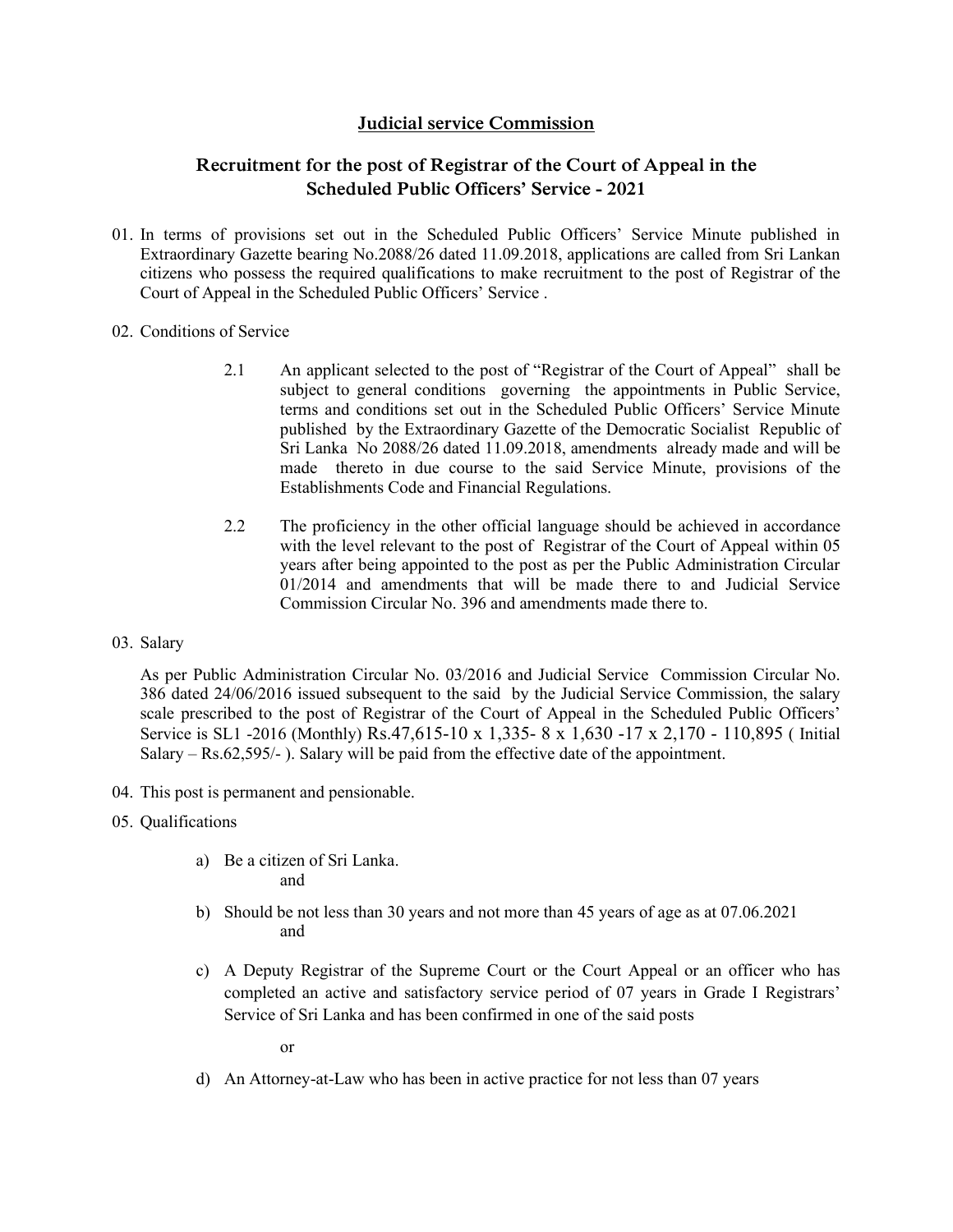Note:-

- I. Period of service as an Attorney at Law in a staff post or in a legal capacity in any Ministry, Government Department or State Corporation or Government Statutory Board or as a teacher of Law in a recognized University or Law School shall be regarded as a period of active practice.
- II. The upper age limit will not apply to officers who are already in the Government Service, Provincial Service and Scheduled Public Officers' Service.
- e) Be a person of excellent moral character.
- f) Should have a sound physical and mental fitness to perform the duties of the post.

N.B. – It is compulsory that every applicant should have fulfilled all the qualifications required for the respective post by  $07<sup>th</sup>$  June 2021 or prior to said date.

- 06. A qualified person for the post will be selected based on the result of a structured interview conducted by the Judicial Service Commission from applicants who have fulfilled the basic required qualifications.
- 07. An officer recruited to the service in terms of the qualifications stipulated in 05 (c) above shall be subjected to a probation period of one year from the date of appointment. An officer recruited to the service in terms of the qualifications stipulated in 05 (d) shall be subjected to a probation period of three years from the date of appointment.
- 08. The appointments of the applicants who fail to assume duties in the post to which they are appointed on the due date or applicants who refuse or neglect to assume duties in a post into which they are appointed, shall be cancelled by the Secretary, Judicial Service Commission on the direction of the Judicial Service Commission.
- 09. Penalty for furnishing false information

Any misstatement or suppression of a fact which is considered material will render the applicant liable to disqualification, if such statement or suppression is discovered before the selection and to dismissal or discontinuance if discovered after the selection.

- 10. Method of Applying
	- (a) The application fee is Rs.500/-. The application form can be obtained by sending the receipt obtained by paying the relevant amount from any People's Bank branch to the credit of the account of '**Secretary, Judicial Service Commission**' **No:297100199025039 of the People's Bank, Dam Street Branch** along with an envelope 9x4 in size with the name and address of the applicant written on it, by registered post to the Judicial Service Commission Secretariat or by personally handing it over. When filling the receipt at the time of payment, the applicants' name and address should be stated in the space provided in the receipt.
	- (b) Duly perfected application should be sent under registered post to reach the address "Secretary ,Judicial Service Commission Secretariat ,Colombo "12 on or before 11th June 2021 or the applicants should hand over the applications by personally visiting the Judicial Service Commission Secretariat.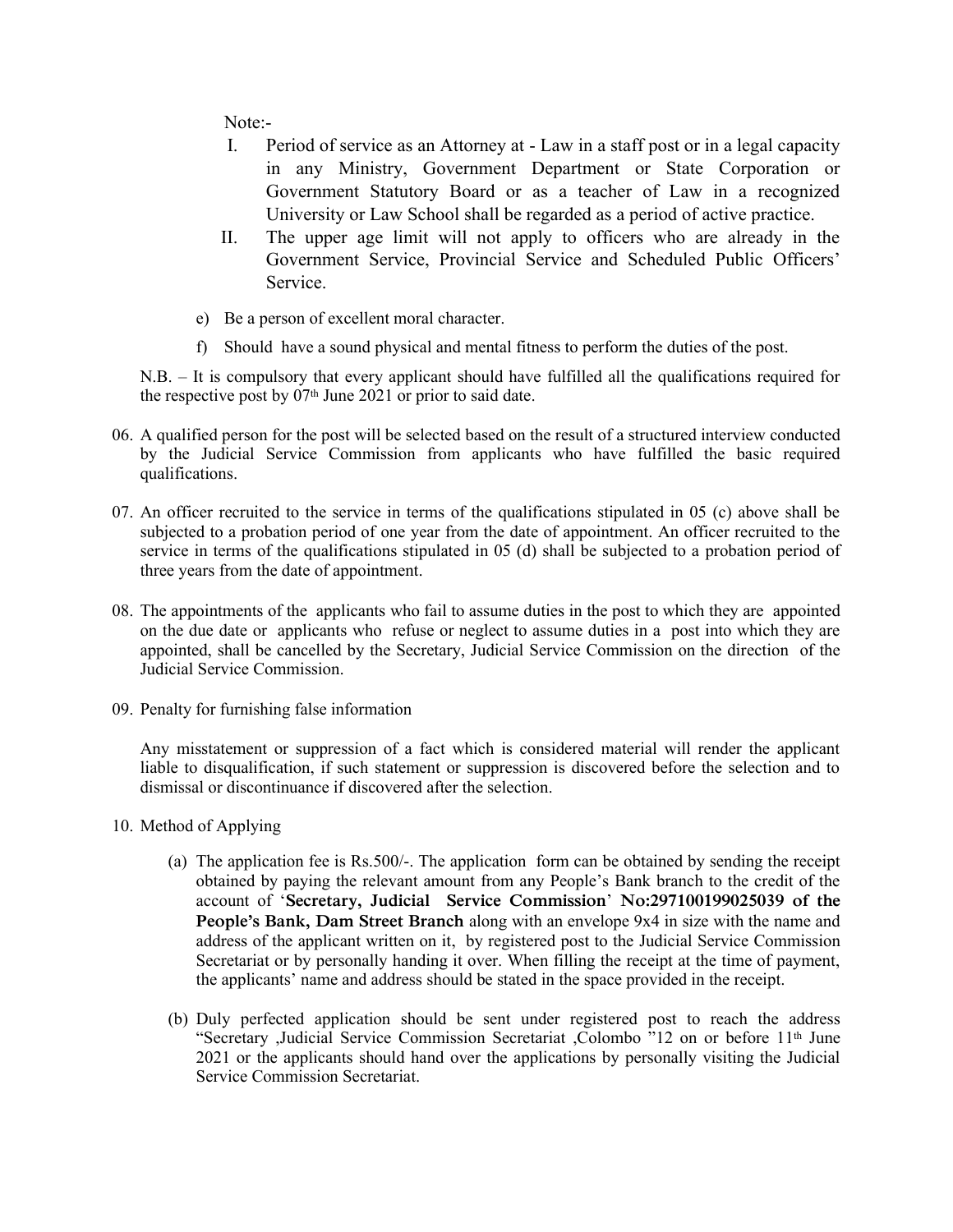- 11. (a) Applicant's signature in the application form should have been attested by a Principal of a Government School, a Justice of Peace, Commissioner for Oaths, an Attorney at - Law , Notary Public, Commissioned Officer in the Armed Forces, an Officer holding a Gazetted post in the Police Service or an Officer holding a permanent post in Staff Grade in the Public Service.
	- (b) Applicants who are already in Government Service and who have fulfilled above qualifications should submit their applications through their respective Head of the Department.
	- (c) Applications which have not been duly completed in every respect will be rejected. No complaints regarding applications lost or delayed in the post will be entertained.
- 12. Any matter not provided for in these rules will be dealt with as determined by the Secretary of the Judicial Service Commission subject to the instructions of the Judicial Service Commission.
- 13. In the event of any inconsistency or contradiction between the Sinhala, Tamil and English texts of this notification, the Sinhala text shall prevail

By order of the Judicial Service Commission

.

H.S.Somaratne Secretary Judicial Service Commission

Judicial Service Commission Secretariat Colombo 12 07th May 2021.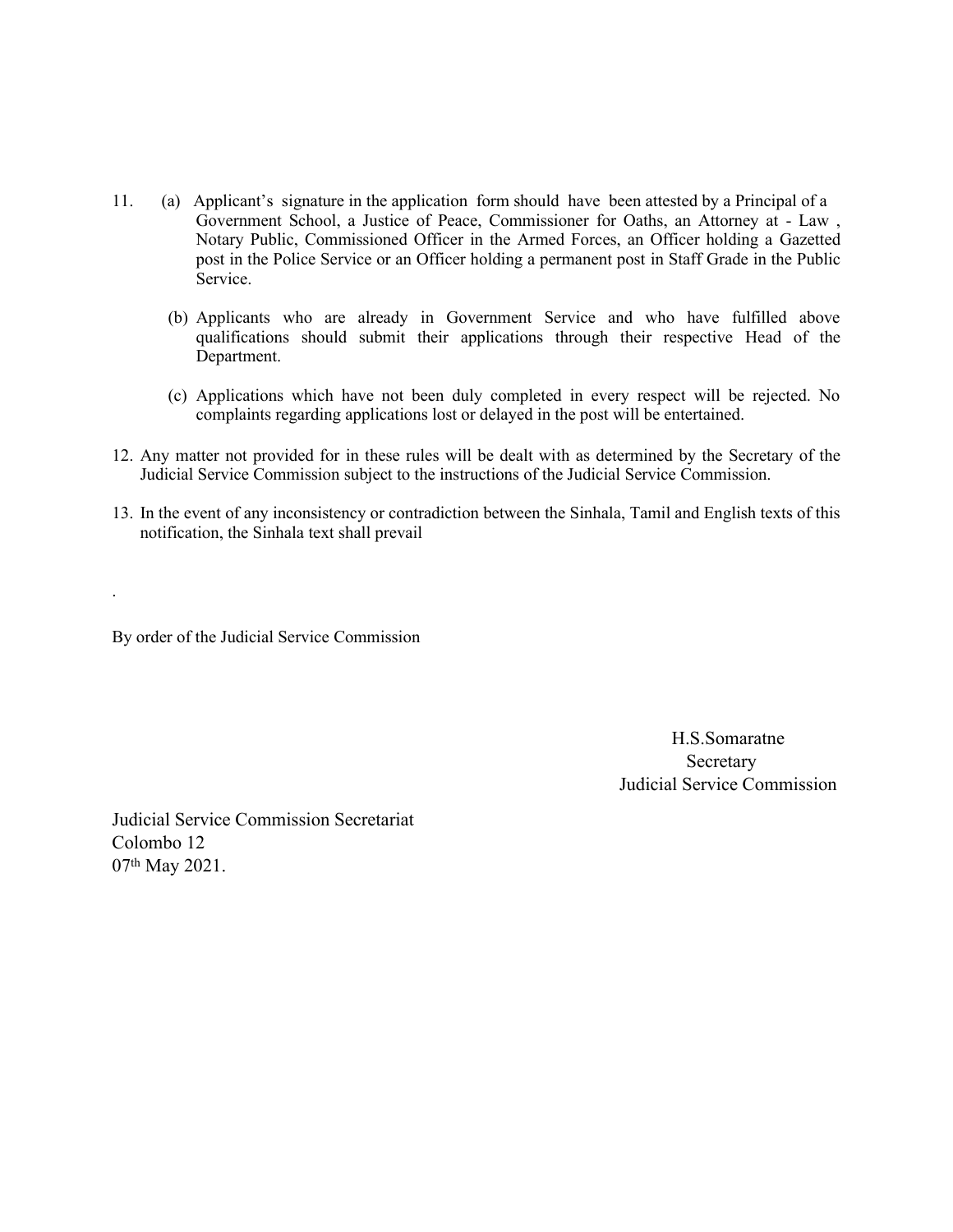# **Specimen Application Form**

# **Recruitment to the post of Registrar of the Court of Appeal- 2021**

 $\overline{\phantom{a}}$ 

|                                                                                              | (For office use only) |  |
|----------------------------------------------------------------------------------------------|-----------------------|--|
| 01. Personal details                                                                         |                       |  |
|                                                                                              |                       |  |
| (In English block capitals)eg. A.P.K.SIRIWARDANA                                             |                       |  |
| (In English block capitals)                                                                  |                       |  |
|                                                                                              |                       |  |
| (In Sinhala/Tamil)                                                                           |                       |  |
| 1.4 Personal Address: (In Sinhala/Tamil)                                                     |                       |  |
| 1.5 Personal address: (In English block capitals)                                            |                       |  |
| (Letter calling for the interview will be sent to this address)                              |                       |  |
|                                                                                              |                       |  |
| 1.6 Gender: Male-1 Female-2<br>(Indicate relevant number in the cage)                        |                       |  |
|                                                                                              |                       |  |
| 1.7 National Identity Card number                                                            |                       |  |
|                                                                                              |                       |  |
|                                                                                              |                       |  |
|                                                                                              |                       |  |
| Married $-1$<br>1.8 Civil Status<br>Unmarried $-2$<br>(Indicate relevant number in the cage) |                       |  |
|                                                                                              |                       |  |
| 1.9 Date of birth:                                                                           |                       |  |
|                                                                                              |                       |  |
| Month<br>Date<br>Year                                                                        |                       |  |
|                                                                                              |                       |  |
| 1.10 Age as at 07.06.2021                                                                    |                       |  |
|                                                                                              |                       |  |
| Months<br>Years<br>Days                                                                      |                       |  |
|                                                                                              |                       |  |

1.11 Contact Number: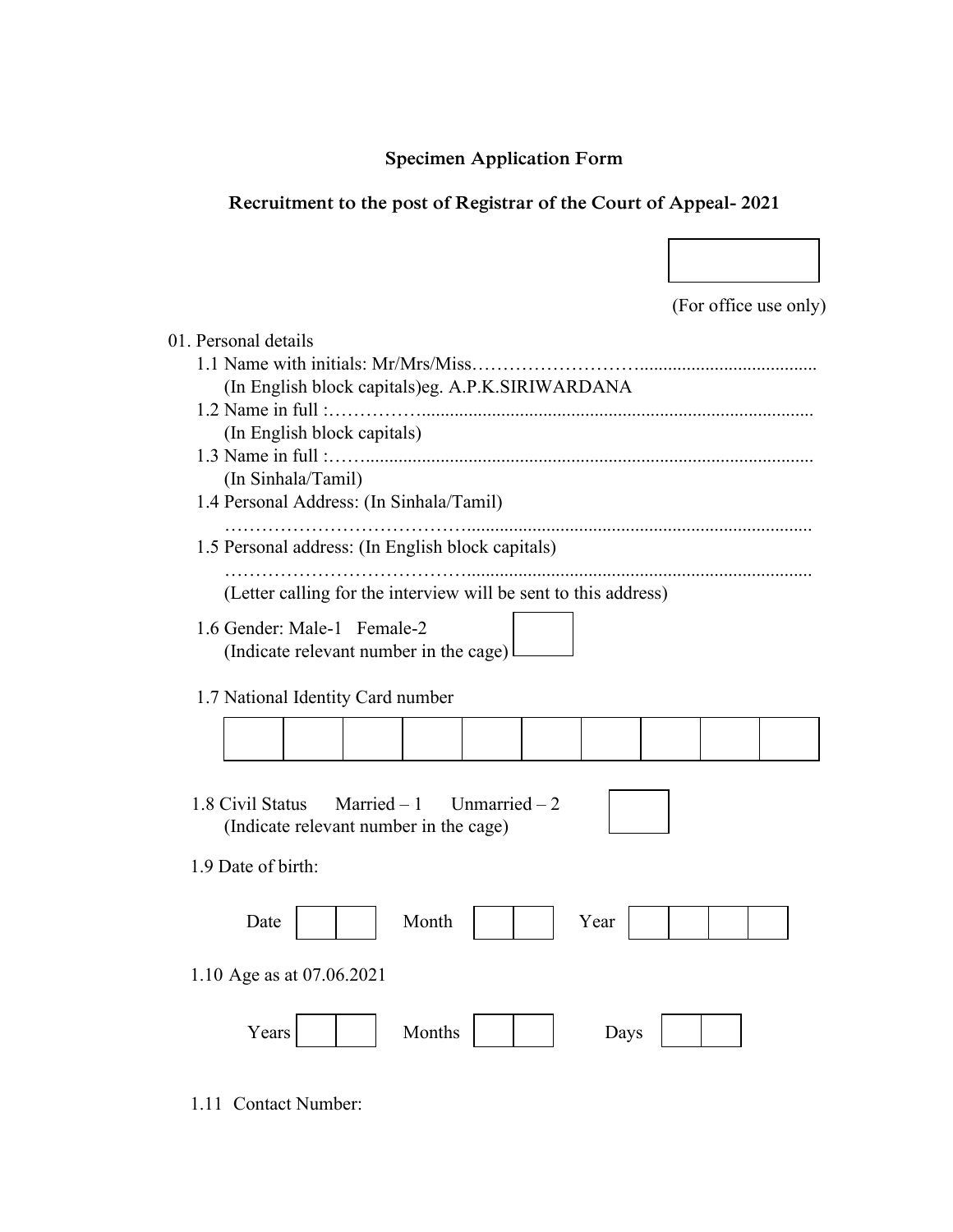| Permanent: | Mobile: | $\text{FAX}: \dots$ |
|------------|---------|---------------------|
|------------|---------|---------------------|

2 If you are applying as a Deputy Registrar of the Supreme Court/ Court of Appeal, (Under the qualifications in (5c) of the notification)

|   | 2.4 Have you been subjected to any disciplinary punishment during the service                    |  |  |  |                                                                               |  |  |  |
|---|--------------------------------------------------------------------------------------------------|--|--|--|-------------------------------------------------------------------------------|--|--|--|
|   |                                                                                                  |  |  |  |                                                                               |  |  |  |
|   | 2.6 Whether all the salary increments relevant to the period have been earned?                   |  |  |  |                                                                               |  |  |  |
|   | 2.7 Details of the salary increments earned (Years in order)                                     |  |  |  |                                                                               |  |  |  |
|   | Date of the increments<br>Salary step                                                            |  |  |  |                                                                               |  |  |  |
|   |                                                                                                  |  |  |  |                                                                               |  |  |  |
|   | .                                                                                                |  |  |  |                                                                               |  |  |  |
|   | .                                                                                                |  |  |  |                                                                               |  |  |  |
|   |                                                                                                  |  |  |  |                                                                               |  |  |  |
| 3 | If you are applying as a Court Registrar, (Under the qualifications in (5c) of the notification) |  |  |  |                                                                               |  |  |  |
|   |                                                                                                  |  |  |  |                                                                               |  |  |  |
|   |                                                                                                  |  |  |  | 3.4 Have you been subjected to any disciplinary punishment during the service |  |  |  |
|   |                                                                                                  |  |  |  |                                                                               |  |  |  |
|   | 3.7 Details of the salary increments earned (Years in order)                                     |  |  |  |                                                                               |  |  |  |
|   | Date of the increments<br>Salary step                                                            |  |  |  |                                                                               |  |  |  |
|   | .                                                                                                |  |  |  |                                                                               |  |  |  |
|   | .                                                                                                |  |  |  |                                                                               |  |  |  |
|   |                                                                                                  |  |  |  |                                                                               |  |  |  |
|   |                                                                                                  |  |  |  |                                                                               |  |  |  |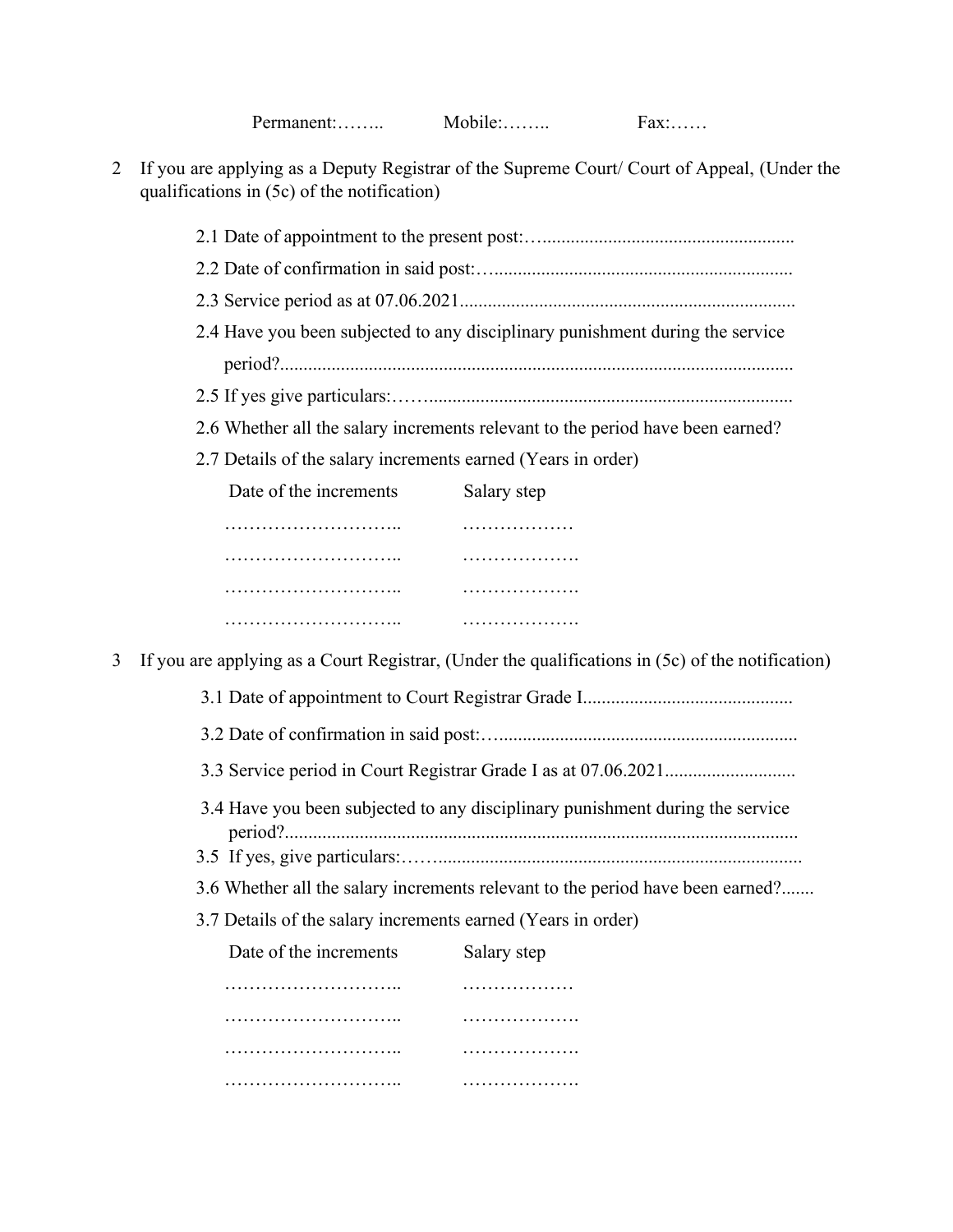| 4 | notification)                                                                                                                                                      | If you are applying as a Attorney–at–Law, (Under the qualifications in (5d) of the                                                                               |  |  |  |
|---|--------------------------------------------------------------------------------------------------------------------------------------------------------------------|------------------------------------------------------------------------------------------------------------------------------------------------------------------|--|--|--|
|   | 4.1                                                                                                                                                                |                                                                                                                                                                  |  |  |  |
|   | 4.2                                                                                                                                                                |                                                                                                                                                                  |  |  |  |
|   | 4.3<br>If you are employed at a certain Ministry, Public Department or State Corporation<br>or Government Statutory Board, recognized University or School of Law, |                                                                                                                                                                  |  |  |  |
|   |                                                                                                                                                                    | 4.3.1                                                                                                                                                            |  |  |  |
|   |                                                                                                                                                                    | 4.3.2                                                                                                                                                            |  |  |  |
|   |                                                                                                                                                                    | 4.3.3                                                                                                                                                            |  |  |  |
|   |                                                                                                                                                                    | 4.3.4                                                                                                                                                            |  |  |  |
|   |                                                                                                                                                                    | Have you been subjected to any disciplinary punishment during<br>4.3.5                                                                                           |  |  |  |
|   |                                                                                                                                                                    | 4.3.6                                                                                                                                                            |  |  |  |
|   | 5. Other qualifications:                                                                                                                                           |                                                                                                                                                                  |  |  |  |
|   | Yes                                                                                                                                                                | 6. Have you ever been convicted for any offence by any Court? (Indicate the mark $\sqrt{ }$ in the<br>relevant cage) (If yes give particulars)<br>N <sub>0</sub> |  |  |  |
|   | a.                                                                                                                                                                 | 7. Applicant's certificate<br>I solemnly declare that particulars furnished by me in this application are true and                                               |  |  |  |
|   |                                                                                                                                                                    | accurate to the best of my knowledge.                                                                                                                            |  |  |  |

......................... ........................